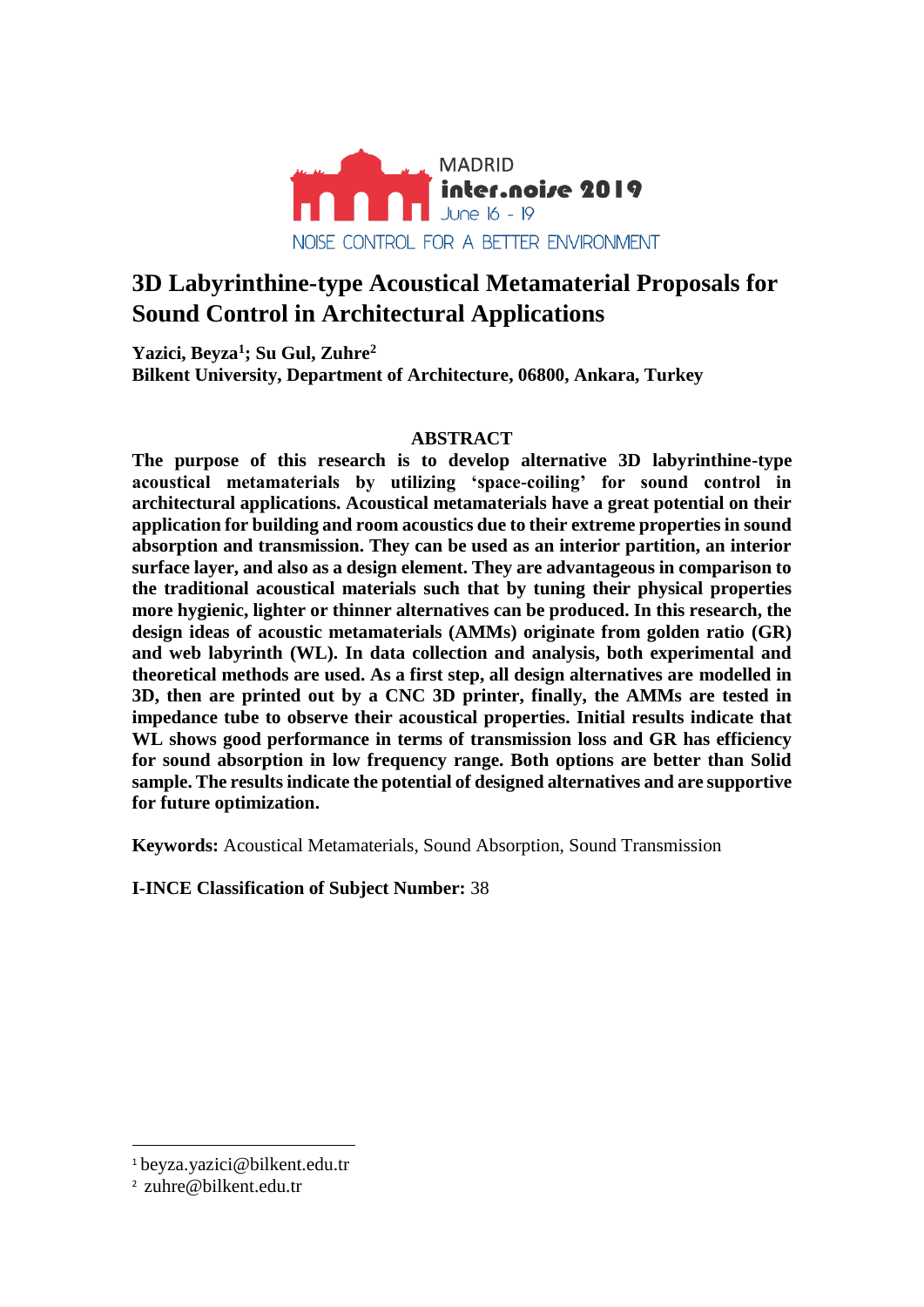#### **1. INTRODUCTION**

Metamaterials (MMs) are the materials that is basically defined as composite and manufactured materials whose overall properties are quite different from their component properties that are not common in nature.<sup>1-2</sup> Acoustic Metamaterials (AMMs) are defined as "… artificially fabricated materials designed to control, direct, and manipulate sound in the form of sonic, infrasonic, or ultrasonic waves, as these might occur in gases, liquids, and solids." <sup>1</sup> Acoustic Metamaterials (AMMs) have also various application areas including subwavelength imaging, acoustic cloaking, transmission or reflection control, and surface wave manipulation. 3

The investigations on acoustical metamaterials (AMMs) on the other hand are relatively new, and this research field necessitates many experimental data. It is mainly known that AMMs are high-tech materials with their extreme acoustical properties in comparison to the traditional acoustical materials. Another potential advantage of such materials is that due to the flexibility in material content, the output product can be environmentally sensitive. Whereas traditional ones are comparatively heavier and thicker when transmission loss is a concern, AMMs can be much lighter or even translucent. Fibrous structure is generally one component of either absorptive panel systems or they are applied within wall sections for damping. AMMs do not necessitate any fibrous backing or infill. Thus, they can be hygienic and can find further application areas in architectural acoustics.

The aim of this research is to develop a 3D labyrinthine type acoustic metamaterial within the concept of 'space-coiling' for sound control in architectural applications. For this purpose, two AMM options are designed and modelled for testing. One of the two AMMs which are proposed in this research is structured by using the principle of Fibonacci series, or golden ratio (GR). In second option, it is aimed to design a web labyrinthine (WL) to provide the coiling effect.

# **2. LITERATURE REVIEW**

Acoustic meta-materials are mainly designed considering these two parameters which are mass density, bulk modulus to reach negative refractive index. $4-5-6$  If both of the values of these two parameters becomes negative, the velocity of sound waves is predicted to behave negatively.<sup>7</sup> At the same time, extreme properties can be obtained by adjusting the structure or geometry of the system.<sup>8</sup> Thus, to construct an AMM these two are mainly studied, which are material properties and material structure.

In terms of the material properties, membrane type AMMs have great advantages in the field of acoustical metamaterials. To illustrate, they have first of all relatively simple geometries in comparison space-coiling type. They are also lightweight, compared with other AMMs, and they are particularly utilized in noise control. Also, Active AMMS are capable of actively adjusting the effective density, so resonance frequency can be adjustable. Most importantly, and uniquely, if properly designed, a broad band negative effective intensity can be observed with a very low loss of energy.<sup>9</sup>

AMMs can exhibit extreme properties when their geometries are designed properly, especially, labyrinthine acoustic metamaterials can provide broadband noise reduction in certain combinations and can display remarkably high effective refractive index values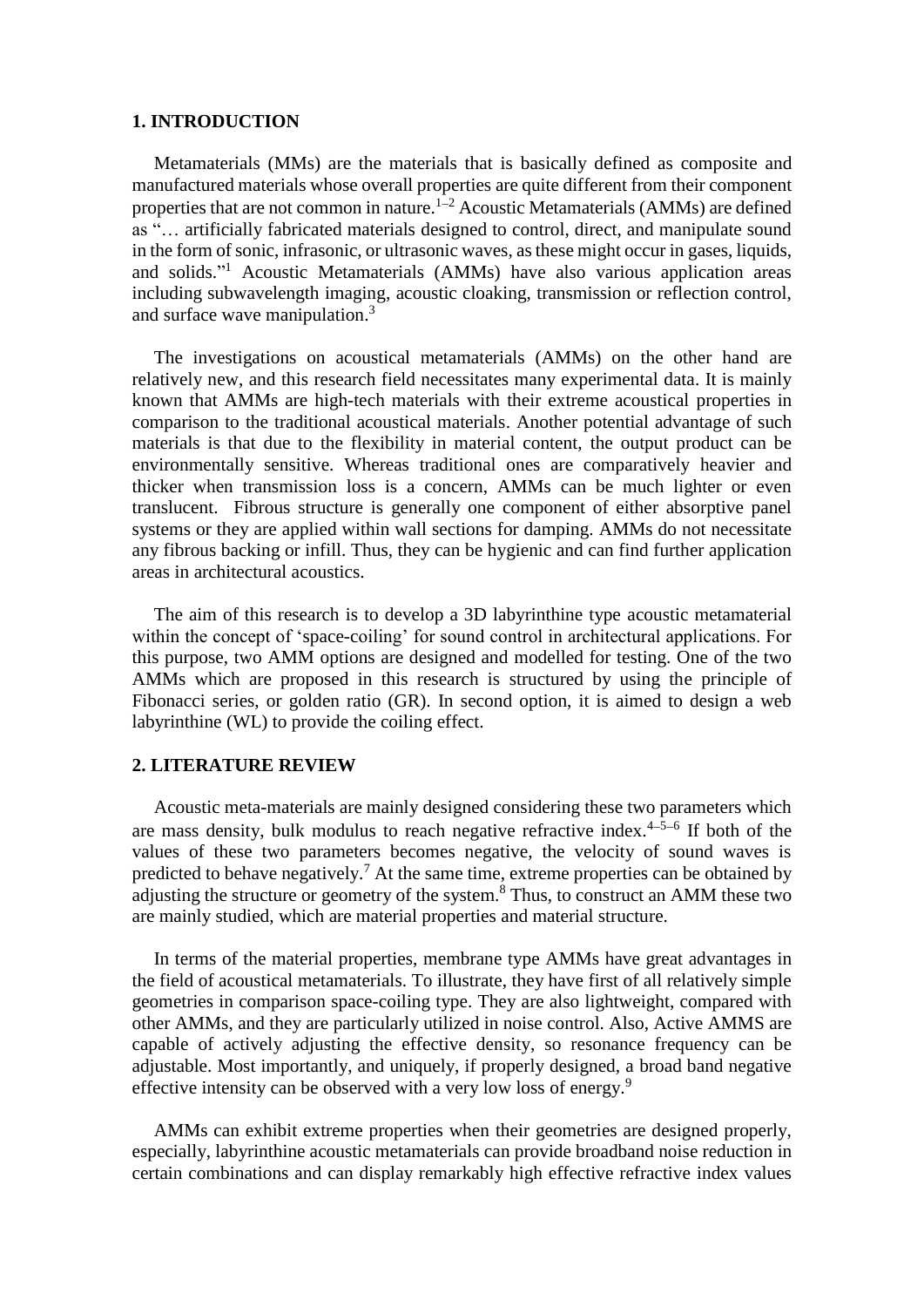because of their characteristic structural properties.<sup>10-11</sup> For AMMs, zig-zag movement and clock wise, anti-clock wise movement is considered to manipulate sound waves.<sup>10</sup> So that they create 'space-coiling' which is also referred as labyrinthine structure.<sup>3</sup> The space-coiling structure of AMMs allows the propagation of sound waves only from certain intervals to the structure. Waves are weakened at specific frequencies when transmitted in structure. Also, it is possible to coil the wave using 3D perforation inside the structure because the acoustic wave has a scalar field structure.<sup>3</sup>

One of the research examined on labyrinthine type acoustic metamaterials in the concept of 'space-coiling' highlights that labyrinthine structures have high potential to be applied as sub-wavelength broadband all-angle acoustic absorbers for acoustic-noise suppression. Layer type of AMM structure has also been studied to provide 'spacecoiling'.<sup>12</sup>

Both negative mass density and bulk modulus lead AMMs to be different than their components. To achieve negative refractive index the structure<sup>4</sup> and type of the material<sup>5</sup> have being investigated and AMM has created a great interest in the community to explore their theories, mechanisms and practices.

In this research, 3D labyrinthine type acoustical metamaterials are being investigated. While designing the AMM samples, structure, geometry and material properties are taken into account. Main focus is the material geometry and overall structure of the system. As for solid part of the AMMs epoxy resin is printed in model production process. Epoxy is one of the materials that is used in experiments of AMMs in many research.<sup>6-13</sup> There are some advantages of using epoxy resin for AMMs. It can be transparent or semitransparent, so can be used together with light for certain effects. On the other hand, it does not emit any particle that can be hazardous for air quality of indoors. For all that reason AMMs produced out of resin can be comparatively a much sustainable product in comparison to traditional acoustic materials applied in architecture. The details of design, production and test process of AMMs are given in following sections.

#### **3. MATERIALS AND METHODOLOGY**

#### **3.1. Materials**

In design process, based on previous research, $10 - 14$  possible structures are developed in the logic of an acoustic metamaterial. Particular considerations are taken into account during the design phase. For example, forming solids and voids for manipulating the path of the sound wave. The main aim is to reduce the energy of the sound, either for absorption or for transmission loss.

Although metamaterials are originally described as those materials with properties that are not found in nature, this is a very strict notation as the limits of the nature is not discernible. With the idea of bio-mimicking, the first proposal of AMM is inspired from the nature's so called golden ratio. As it will be used in building systems, mass production is also taken into account, and modular units are proposed that will make a partition wall or panel system. Open space offices or classrooms are typical spaces, where interior design is also a concern. In GR system basically there are two units attached to each other and with one opening on the opposite sides of each unit. The spiral system is connected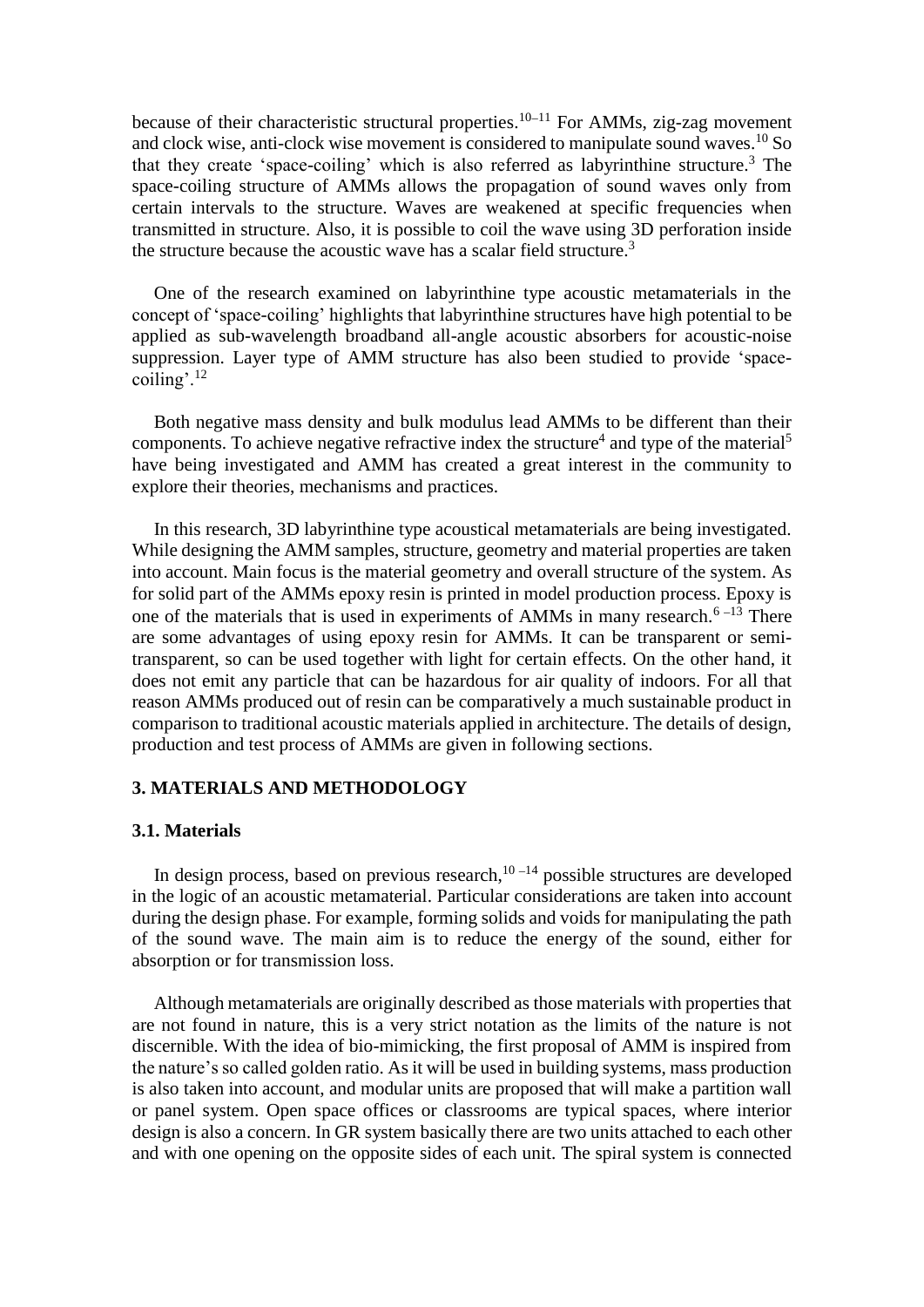at the center to the other unit with another aperture. Width of the GR unit sample is 8 cm and height is 10 cm (see Fig. 1).



*Fig. 1 Golden Ratio (GR) 3D Models two units side by side (on the left), exploded unit (on the right)*



*Fig. 2 Final printout of Golden Ratio (GR) sample in real size, while epoxy resin inside of the sample is being cleaned (on the left).*

The second design proposal is web labyrinth (WL), which has the same logic with Golden Ratio basically. There are openings on the opposite sides of the material. Middle part of the structure is for coiling the sound waves up and to extend the sound path. Different from GR, it has a layered structure. There are four types of layers in total with top (first) and bottom (fourth) layers. The second is the one with the opening in the middle, the third one is the one with the opening on the sides (see Fig. 3). Due to the openings on the sides and at the centre of the structure, one layer connects with another upper and lower layers through these openings. The two layers of the same type cannot overlap when the layers are combined, each layer must be different from the previous and the next one. There is no limitation for the number of the repetition of layers. It depends on the need and width of the desired place to be applied. Height of the WL sample is 10 cm, width is adjustable depending up on the number of the layers (see Fig.4)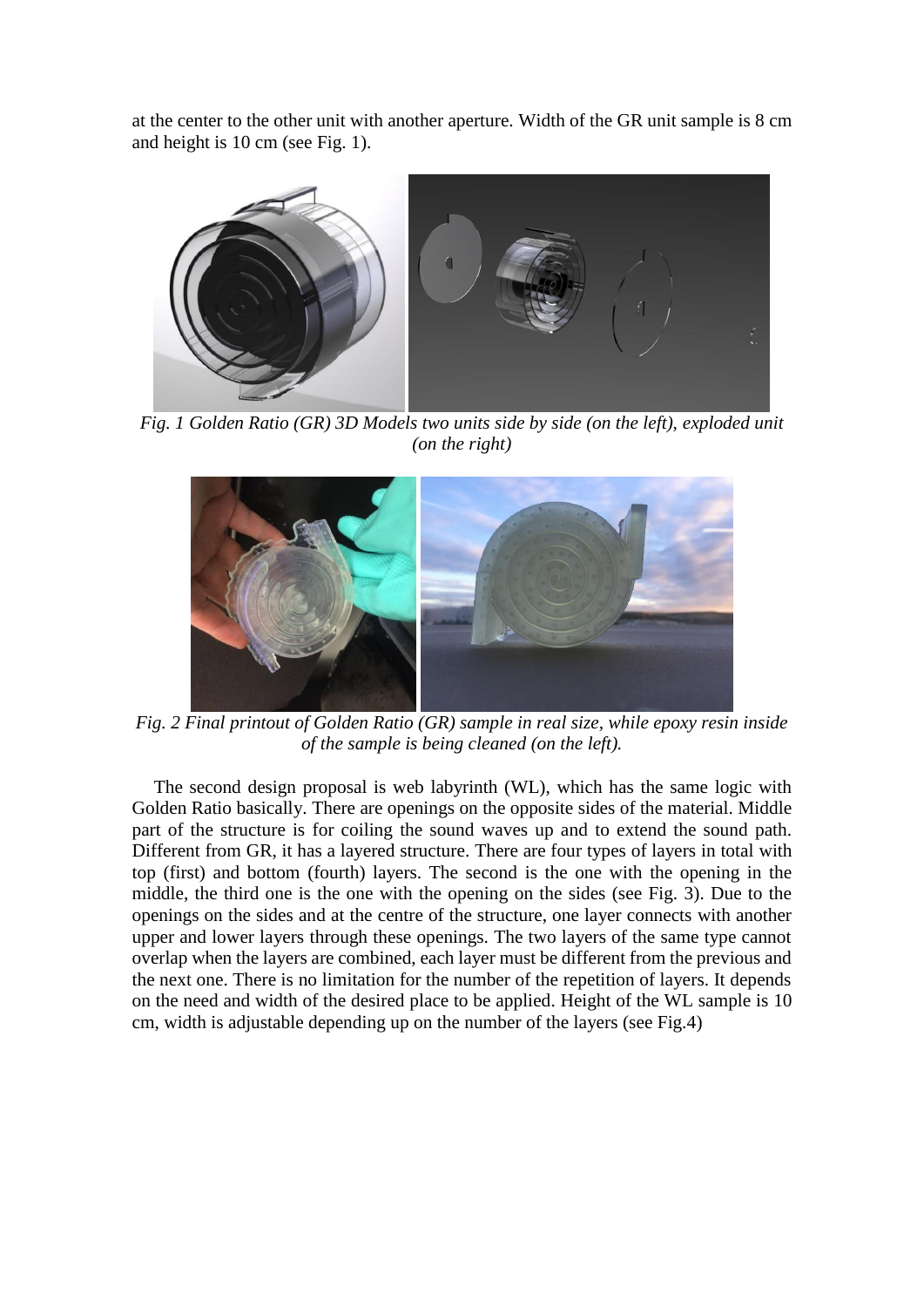

*Fig. 3 Web Labyrinth (WL) 3D Models, one unit composed of 4 layers (on the left), exploded unit indicating apertures on the sides and at the center (on the right)*



*Fig. 4 Final printout of Web Labyrinth (WL) sample in real size (on the left), while epoxy resin is being cast to the mould to have the final version suitable for Kundt tube measurements. (on the right)*

In both AMM options, open apertures on both sides are more likely to be used for sound transmission loss. While the openings on the back side of the units are closed, AMMs work in a similar way to the Helmholtz.<sup>15-3</sup>

#### **3.2. Methodology**

#### **3.2.1. Production**

In addition to the acoustical and aesthetic concerns, production is also an important phase for the smooth realization of designed products. Coiling the space with various forms of labyrinth and spirals is a challenging idea in terms of manufacture. In today's technology, 3D CNC printers has been started to be utilized in small scale construction. Printing the designed units at the moment takes a significant time (12 hours per sample), however, it is assumed that this technology will boost in the future so it will be much easier to design, model and test such AMM samples under research.

During the 3D printing process the design has been revised several times as some samples were unsuccessful. It is found out that the printer is not sensitive enough to print certain forms with very small dimensions, so the design and the 3D model is revised again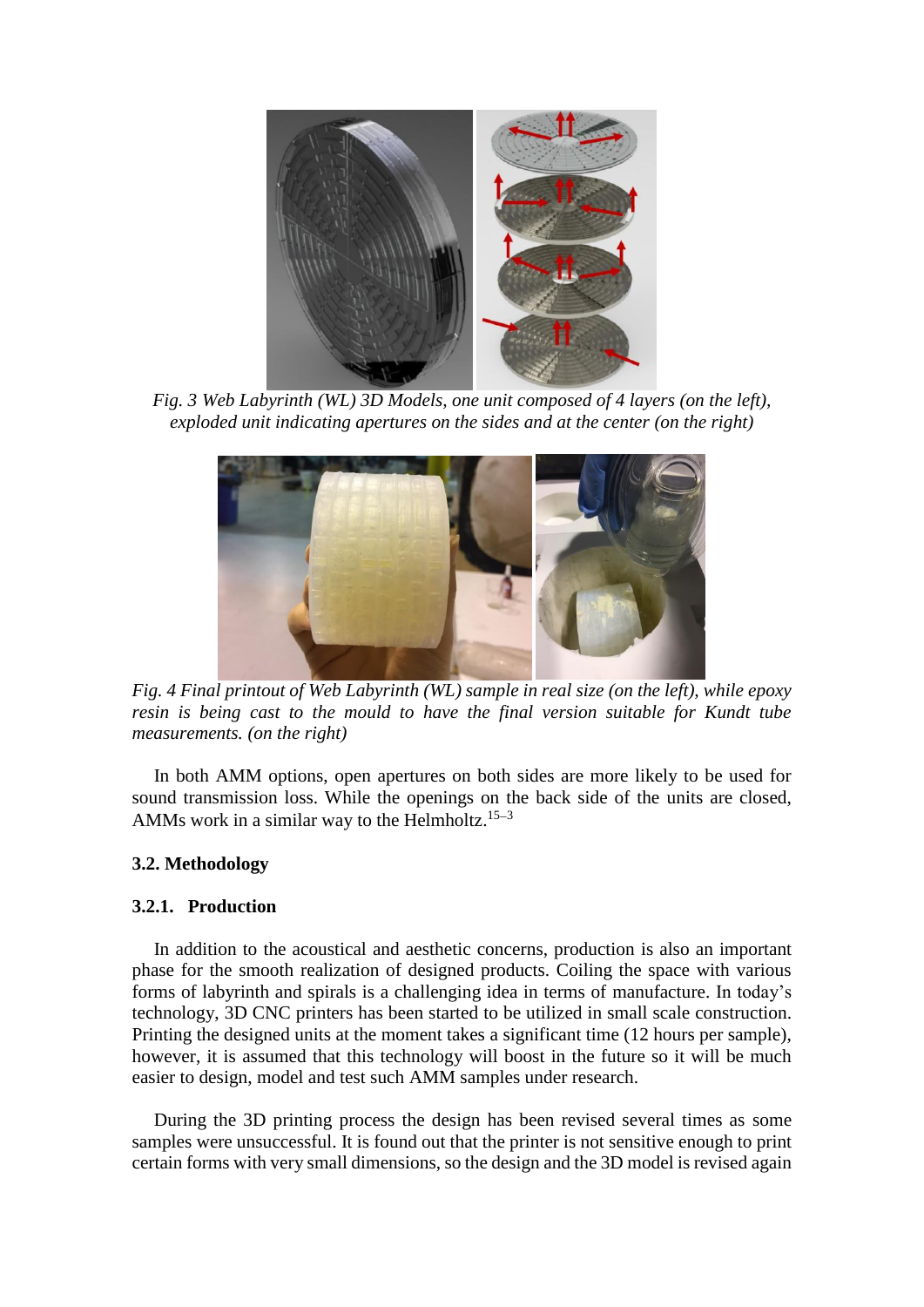to be on a larger scale. After approximately of 20 hours of drying process, the products become hard and stable to be tested in the impedance tube.

### **3.2.2. Impedance Tube Measurements**

Measurements are performed with S.C.S. Kundt Tube. 'Kundt Tube' configuration represents the basic, standard system set up for absorption coefficient and acoustic impedance measurements (2 microphones - transfer function method), according to ISO 10534-2:1998. 'TL tubes' configuration represents the tube arrangement scheme, which allows Transmission Loss measurements (4 microphones method). The double tube set up of sound absorption and transmission loss measurements include small and large tubes. Large tube is utilized for AMM tests in this study, which is made up of Ø100mm tubes for measurements in the low frequency range (50Hz to 1200Hz).

Samples of the AMMs are manufactured to fit into the impedance tube with a diameter of 10 cm proper for measuring acoustical properties for the frequency range below 1200 Hz. As it is comparatively easier to handle with sound waves in high frequency range, this research mainly focus on the sound activities in low frequencies.

Each composition is measured approximately 10 times for checking repeatability. The tested samples for transmission loss estimations are WL, GR, and a Solid sample with 8 cm thickness for comparative evaluations (Fig. 3). For sound absorption analysis, more configurations are tested in order to check the difference between one side closed versus two sides open units. The tested compositions of sound absorption tests are WL 2 sides open and 1 side closed, GR 2 sides open and 1 side closed. Also, because the developed units are considered to be applied in building systems, the cavity behind the AMM is an option. Therefore, WL absorption with and without 5 cm gap behind, GR absorption with and without 5 cm gap behind, 8 cm Solid sample with and without 5 cm gap behind are tested in alpha measurements (Table 1).



*Fig.5 3D model of impedance tube set up for sound absorption and transmission loss measurements (prepared by the author).*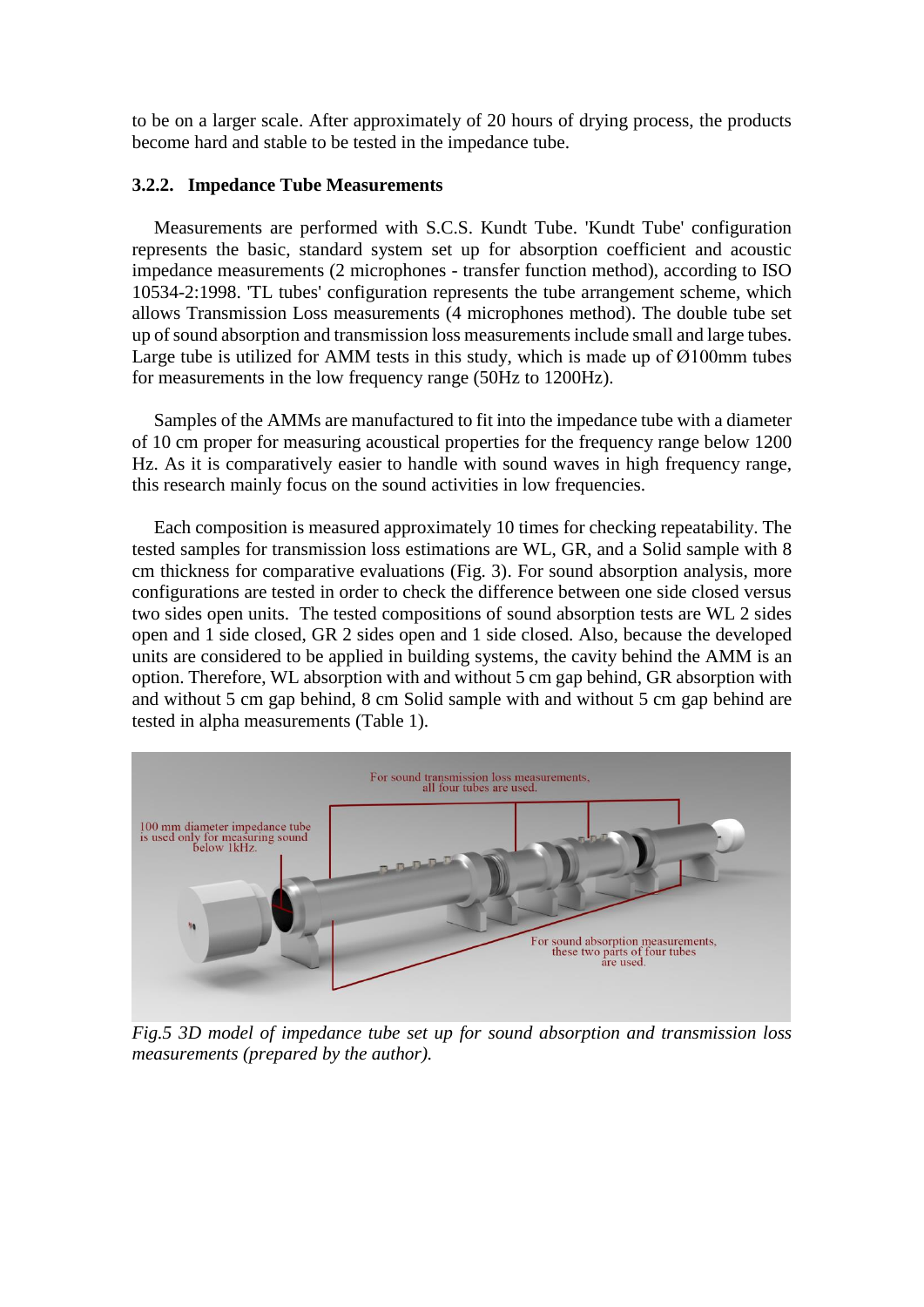

*Fig.6 Abstracted 3D Model of Impedance Tube with AMM sample located in predefined position. In this placement, only sound absorption coefficients are tested (prepared by the author).*



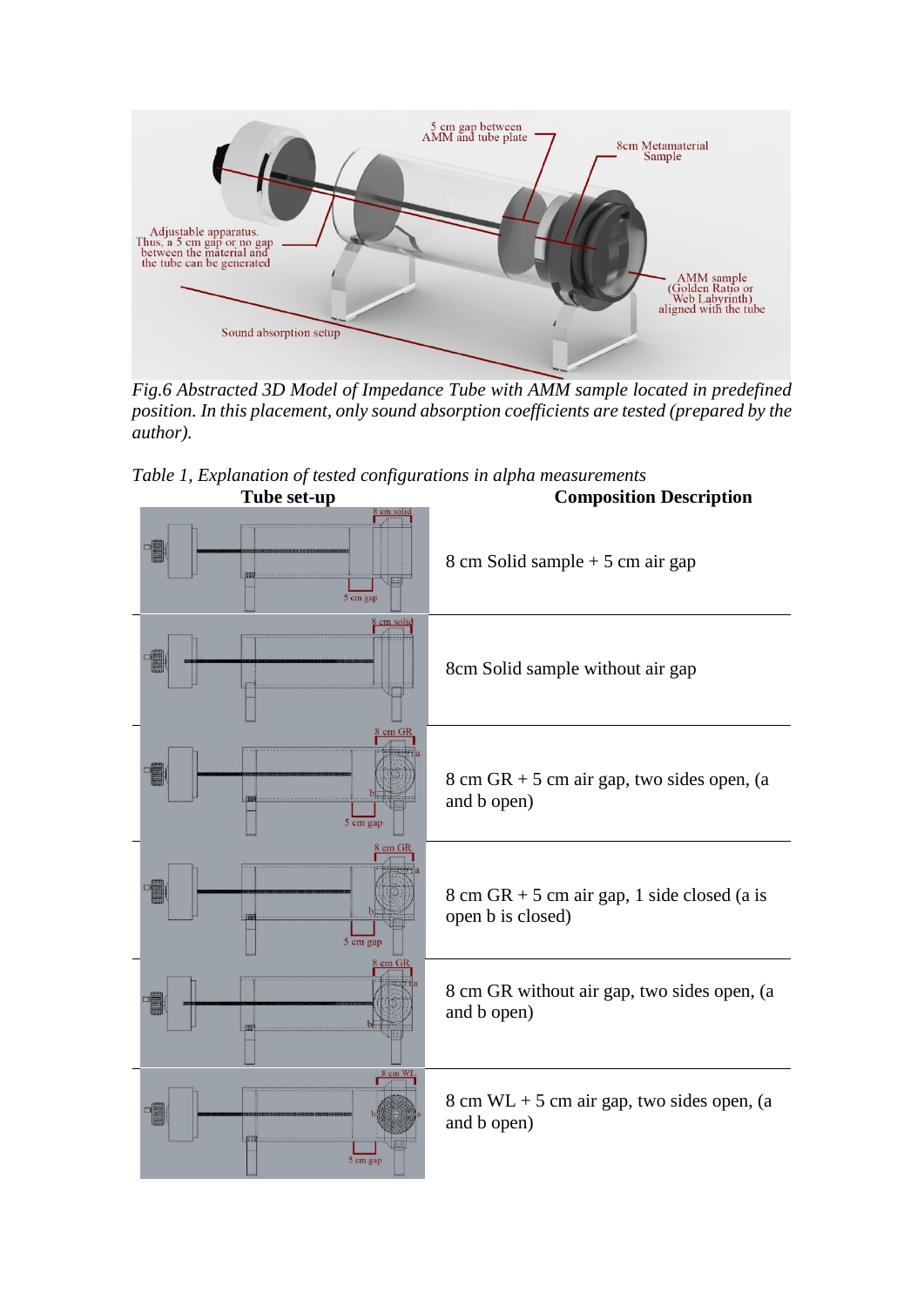

 $8 \text{ cm } WL + 5 \text{ cm } air$  gap, 1 side closed (a is open b is closed)

8 cm WL without air gap, two sides open, (a and b open)

#### **4. MEASUREMENT RESULTS**

In this section sound absorption coefficient measurement results of GR and WL samples are initially presented by comparing different configurations as listed in Table 1. In Fig. 5 the effectiveness of the GR sample in sound absorption is evaluated. It can be observed that all three options have a better performance than Solid sample. The alpha values vary between 0.02 and 0.04 in the Solid sample, and ranges in between 0.05 and 0.14 in the GR sample. When GR compositions are interpreted among themselves, although "5 cm gap, 2 sides open" is better than the Solid sample for the same air gap behind, the results show that this condition is the least efficient condition in overall GR configurations. "5 cm gap, 1 side closed" shows higher sound absorption values in between 63 and 200 Hz at low frequencies. Generally, it has average absorption among three compositions of GR. "Without gap, 2 sides open" condition indicates the best overall results.



1/3 Octave Band Center Frequency (Hz)

*Fig. 5 GR sound absorption coefficients measurement results for a) 5 cm gap-2 sides open, b) 5 cm gap-1 side closed, c) without gap-2 sides open, d) without gap-solid, e) 5 cm gap-solid*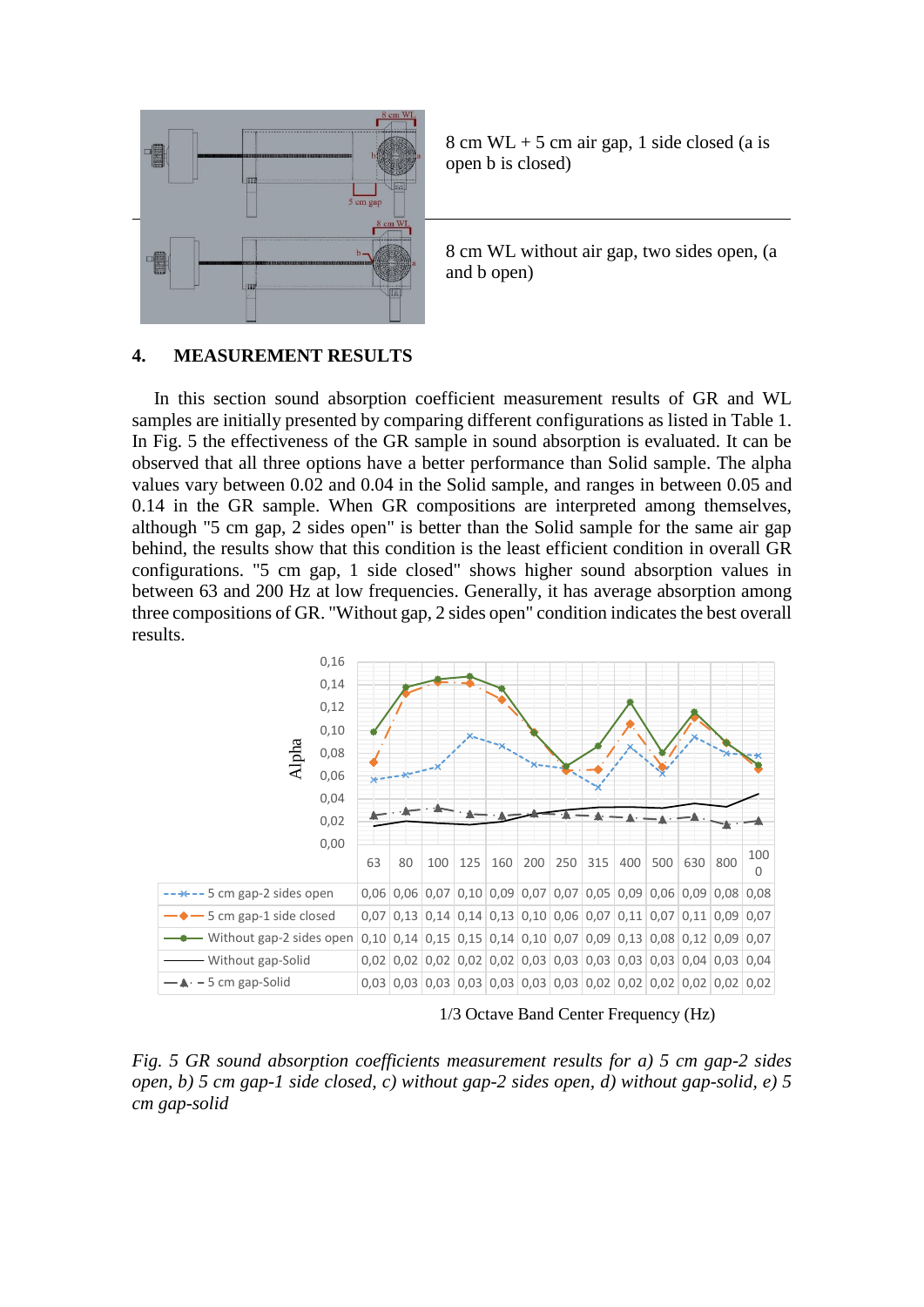

1/3 Octave Band Center Frequency (Hz)

*Fig. 6 Web Labyrinth sound absorption coefficients over octave bands for a) 5 cm gap-2 sides open, b) 5 cm gap-1 side closed, c) without gap-2 sides open, d) without gap-solid, e) 5 cm gap-solid*

Although the sound absorption coefficient of the WL is not as good as the GR. there are specific frequency ranges that show relatively higher absorption in comparison to the Solid sample. In general, the values of all WL compositions range from 0.03 to 0.07. Different compositions in WL option are not clearly separated from each other like GR. There are different frequencies in which all three conditions are effective. For example, while the condition "without gap, 2 sides open" reaches 0.05 alpha at 80 Hz, which is the highest value at this frequency compared to three conditions, at the 500 Hz, "5 cm gap 1 side closed" gives the best result with 0.07 alpha value.

Although the differences in between absorption coefficients for both GR and WL is not that radical, when compared to its real scale from 0 to 1, or to call these cells as absorptive units, the absolute differences give hint on the effect of form or geometry and the behaviour of sound when exposed to such AMM units. So, further optimizations should follow these initial studies in order to increase the efficiency of AMM samples in sound absorption.

In terms of sound transmission loss, GR has no remarkable difference in comparison to the Solid sample. GR and Solid sample almost have same values at all frequencies. The values of the GR and Solid sample for 8 cm thickness in transmission loss ranges from 33 to 44 dB on average. On the other hand, the transmission loss values of WL for frequency range below 1 kHz as tested, shows a significant improvement in comparison to the Solid sample. For instance, the values of Solid sample range from 35 dB at 125 Hz to 43dB while transmission loss of WL values are in between 48 to 55 dB. There is an average of 12 dB increase in TL values of WL sample when compared to the Solid sample with the same thickness. These results indicate that WL proposal has a potential to be applied in noise control applications in architecture. Especially, when the units are placed in a lattice like structure, as an interior partition or interior surface layer, the overall performance would be even higher.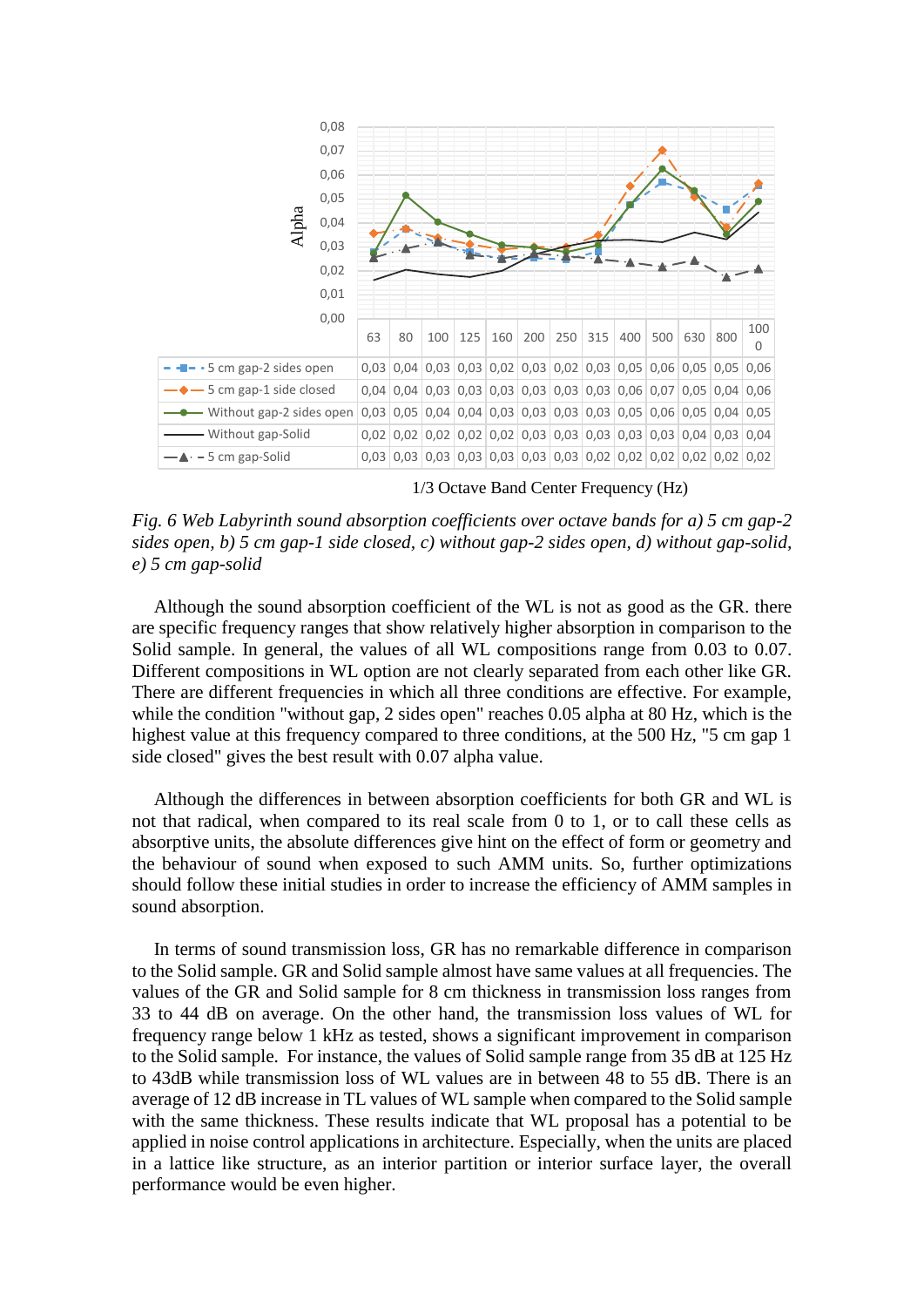

Octave Band Frequency (Hz)

*Fig.7 Golden Ratio – Web Labyrinth and 8 cm solid sample Transmission Loss (dB) measurement results.*

#### **5. CONCLUSION**

In this research, two types of AMMs are designed and modelled then printed out in a 3D CNC printer. In order to understand the effectiveness of the metamaterial samples, besides the AMM options, Solid sample with the same thickness and material properties are tested and compared. All measurements are done in S.C.S. Kundt impedance tube for absorption coefficient and transmission loss assessments below 1250 Hz of designed AMMs.

Findings of this research indicates that for sound absorption Golden Ratio (GR) model has more potential in comparison to Web Labyrinth (WL) option and also to the Solid sample. As the sample is produced to fit into the 100mm diameter tube for low frequency assessment, the size is still limited to perform its full potential in a real application such as a partition with multiple units laid in two directions. When one side of the AMMs' models is closed, energy of sound waves oscillate with the help of sound resonance of the cavity like Helmholtz Resonator.

When all compositions of WL option are considered, in practice, it does not give as good results as the GR in terms of sound absorption. On the other hand, WL has significant efficiency in sound transmission loss value reaching almost 12 dB more than a Solid sample. Particularly, when they are aligned in a structure side by side as an interior partition or interior surface layer they can show better results.

The intention of this research, is to contribute ongoing scientific field and research area of metamaterials by focusing on its architectural applications, disposition and optimization of architectural and physical variables of metamaterial systems supported by experimental data. Another objective is to improve their acoustical performances specifically in low frequency range. Accordingly, a multi-use acoustical metamaterial units are investigated for both sound absorption and transmission loss depending on their configuration. Besides, the study focuses on searching after and proposing sustainable acoustical material solutions. The absolute absorption coefficients are not that high for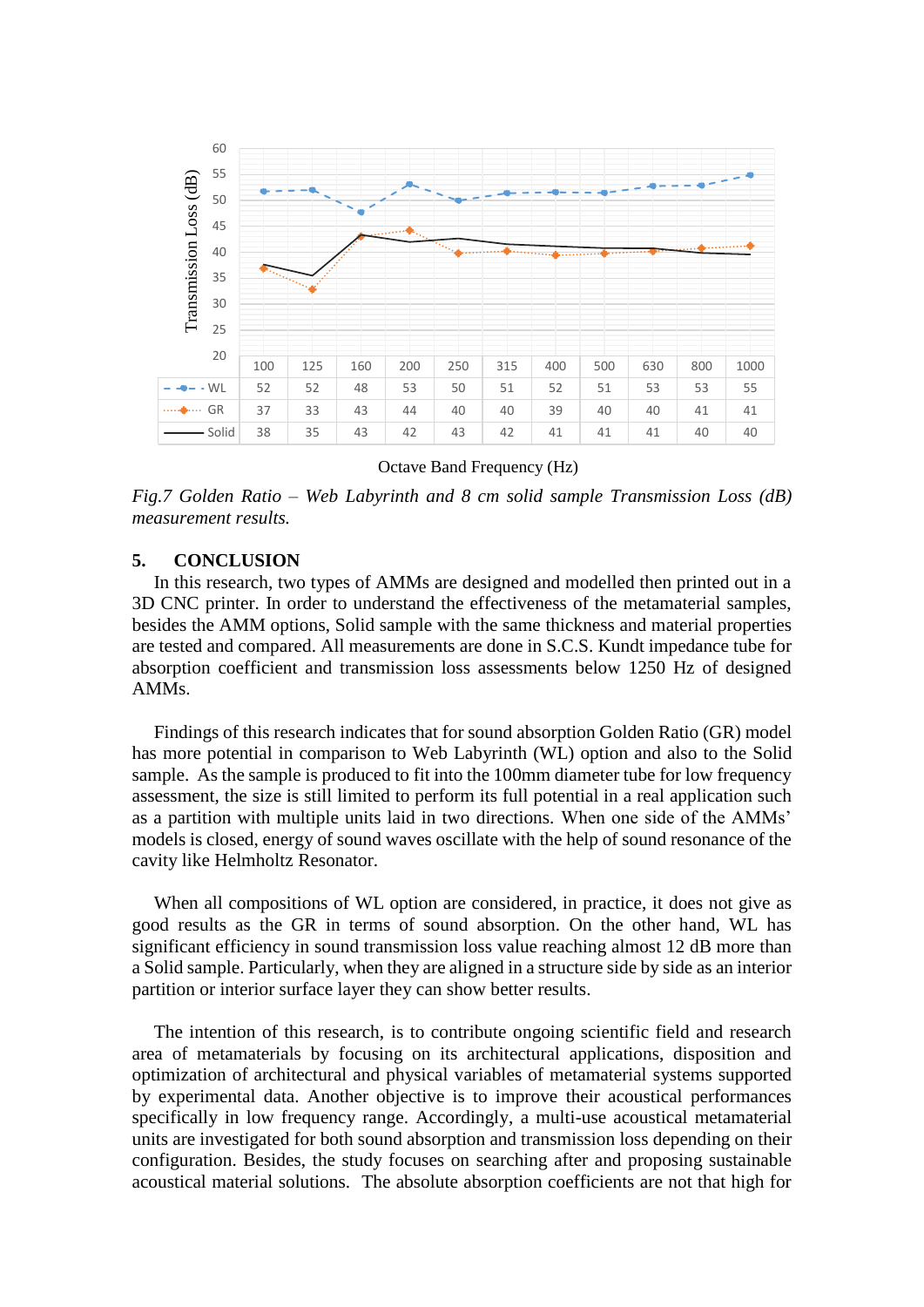even GR, so it still necessitates an optimization of geometry and layout. While, WL option will be also investigated for improving its transmission loss potential with more alternative design solutions in the following phases of this research. Experimental stage of this study will be supported by the numeric validation of the results for better understanding of input and output parameters, the process of which is still ongoing.

# **6. ACKNOWLEDGEMENTS**

The authors acknowledge gratefully Renan Gökyay, partner of Nurus, for providing 3D CNC printer opportunity and having an important role for starting up this study on AMMs. Special thanks are extended to Prof. Mehmet Çalışkan for his valuable consultations and Mezzo Stüdyo for providing the laboratory opportunities of impedance tube measurements.